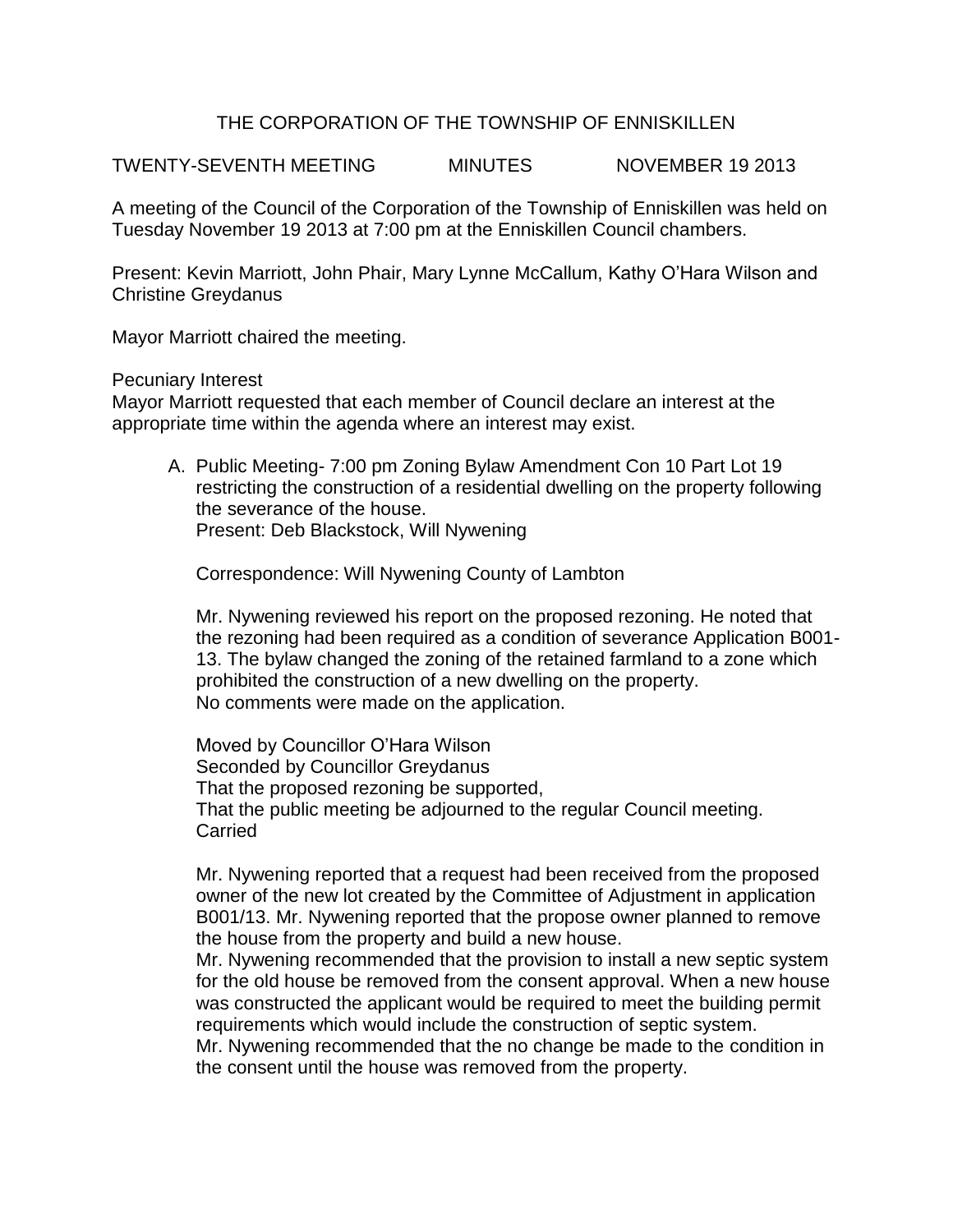**Minutes** 

Moved by Councillor McCallum Seconded by Councillor O'Hara Wilson That the minutes of the meetings of October 22 and November 5 2013 be adopted as circulated.

B. Interviews Public Works

> Community Health Smoke Free Lambton 7:30 pm No one was present from Community Health regarding smoke free Lambton.

- C. Correspondence for information
	- 1. County of Lambton
		- a. Council Highlights
		- b. Forum on Great Lakes Water Levels
	- 2. OGRA Training
	- 3. Sarnia Lambton Economic Partnership- update on Strategic Plan 2012- 2015
	- 4. AMO
		- a. Local Food Act passes third reading
		- b. 2012 Gas Tax Report
		- c. 2013 Fall Economic Statement
	- 5. Federation of Canadian Municipalities communique Nov 1,4, 8 and 12 2013
	- 6. Oil Springs Cemetery Minutes May 23-13
	- 7. St Clair Conservation Oct 2013
	- 8. Town of Petrolia Santa Claus parade December 7 2013
	- 9. Erie St Clair LHIN Community Report
	- 10.St Clair Conservation Authority 2014 Draft Budget
	- 11.Municipal Liability Risk Management
	- 12.Cement Association of Canada Climate Change study advances infrastructure resilience
	- 13.MPAC Building Permit Standardized Format
	- 14.Today's Farmer Barn Parties are dead after court decision
	- 15.Lambton Farm Safety minutes Aug 26-13

Moved by Councillor Phair

Seconded by Councillor O'Hara Wilson

That correspondence items 1-15 be received and filed. Carried.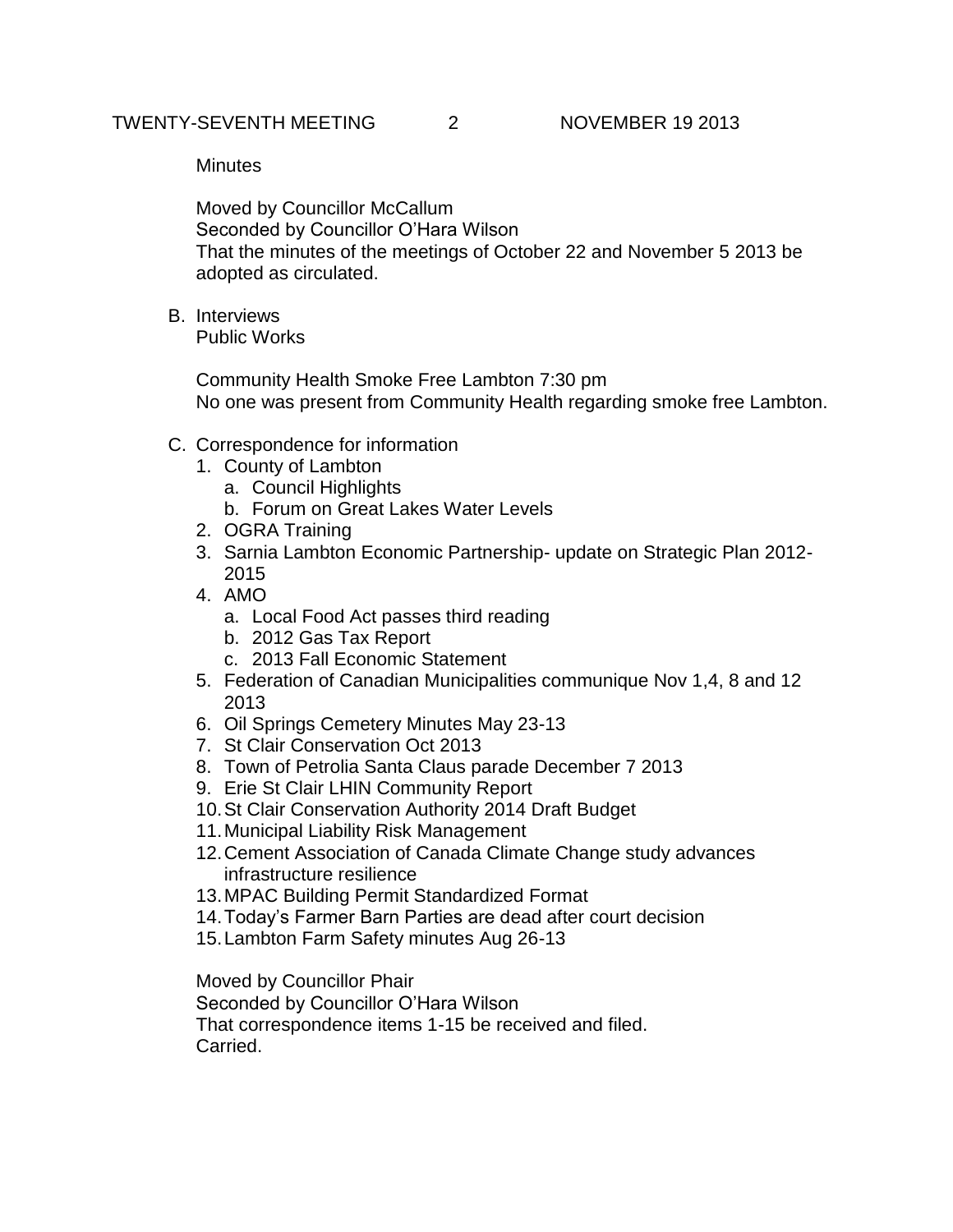### TWENTY-SEVENTH MEETING  $\qquad \qquad 3 \qquad \qquad N$ OVEMBER 19 2013

- D. Correspondence requiring motions
	- 1. Resolution Tweed –federal or provincial regulation of exotic, wild and nondomestic animals

Moved by Councillor Greydanus Seconded by Councillor McCallum That the resolution from Tweed regarding regulation of exotic and nondomesticated animals be received and filed. Carried.

2. Resolution Uxbridge-restoration of the Ontario Ranger Program

Moved by Councillor O'Hara Wilson Seconded by Councillor Phair That the Council of the Township of Enniskillen supports the resolution of Uxbridge requesting continued financial support for the Ontario Ranger Program. Carried.

3. 2014 Donation Request Lambton 4-H Association

Moved by Councillor McCallum Seconded by Councillor Phair That the grant request from Lambton 4-H Association be referred to the 2014 budget discussions. Carried.

4. Resolution re Asset Management Grant Program

Moved by Councillor McCallum Seconded by Councillor Greydanus That the Council of the Township of Enniskillen submit an application to the Small, Rural and Northern Municipal Infrastructure Fund to replace the McKenzie Drain Culvert, That the information in the Expression of Interest is factually accurate, That the municipality will have in place a comprehensive asset management plan that includes all of the information and analysis described in "Building Together: Guide for Municipal Asset Management Plans" by December 31, 2013, That the comprehensive asset management plan will be publicly available, as well as on the municipal website by May 30, 2014, That the project put forward in this application will be completed by December 31, 2015. Carried.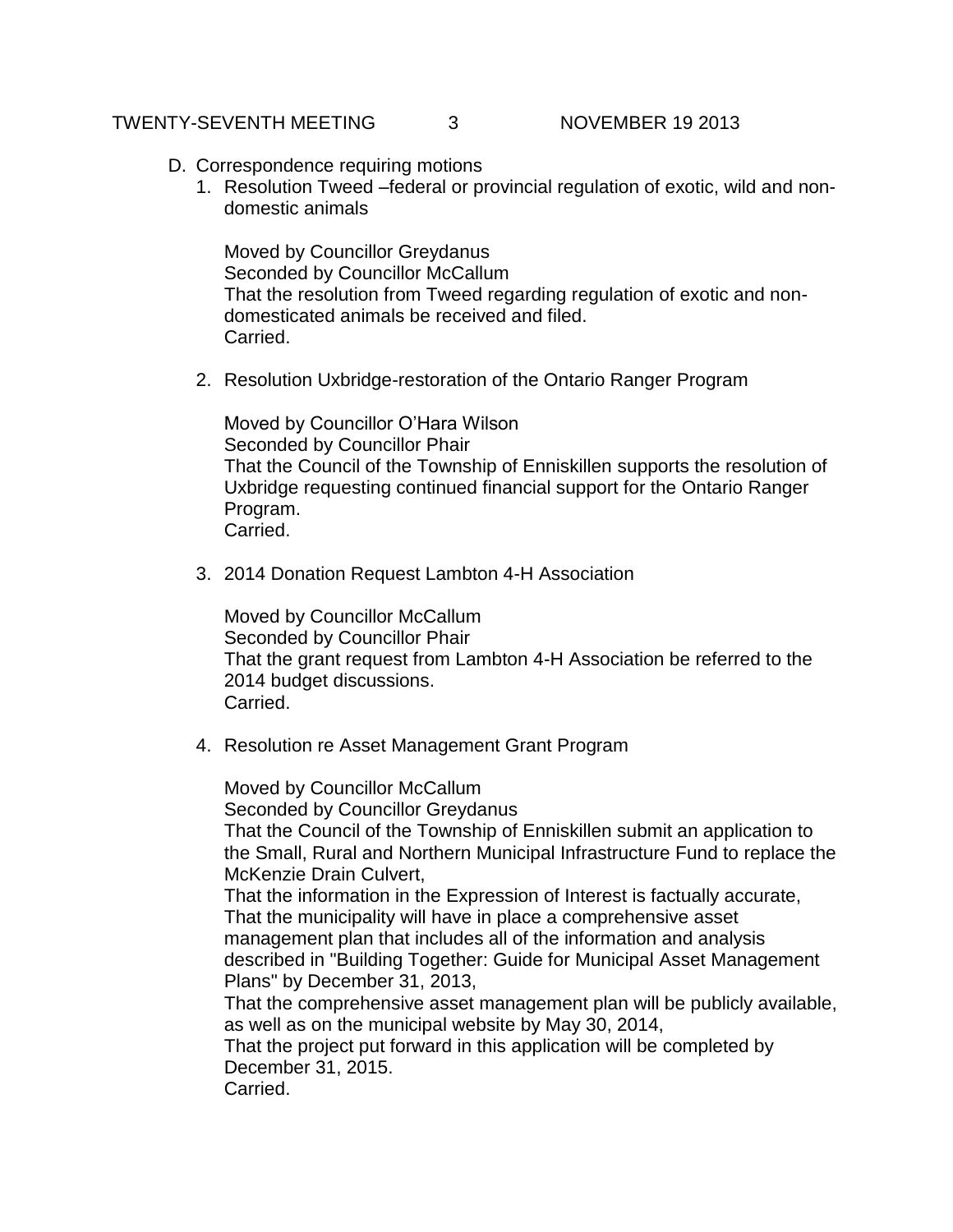#### TWWENTY-SEVENTH MEETING 4 NOVEMBER 19 2013

E. Accounts

Mayor Marriott declared an interest in that his brother was being paid through the accounts.

Councillor Phair assumed the chair during the review of the accounts.

Moved by Councillor McCallum Seconded by Councillor Greydanus That the accounts be paid as circulated: Cheque: 6485 Void Cheque: 6486-6519: \$103,045.10 Cheque: 6520-6531: \$ 45,183.40 Carried.

- F. Bylaws
	- 1. Bylaw 85 2013 Blackstock Rezoning
	- 2. Bylaw 86 of 2013 Confirmation Bylaw

Moved by Councillor O'Hara Wilson Seconded by Councillor Greydanus That first and second reading be given to Bylaws 85 and 86 2013. Carried.

Moved by Councillor McCallum Seconded by Councillor Phair That third and final reading be given to Bylaws 85 and 86 2013. Carried.

## G. Other Business

- 1. Great West Auction- Live Auction content sales list
- 2. Will Nywening re: Consent B001/13 Request to Change condition
- 3. Enniskillen/Oil Springs Joint Fire Committee meeting minutes May 6-13

Councillor O'Hara Wilson noted that the fire committee was reviewing department policies.

4. Memo Development Charges Act

Moved by Councillor O'Hara Wilson Seconded by Councillor McCallum That the minutes of the Oil Springs Fire Committee be approved and the development charges memo be received. Carried.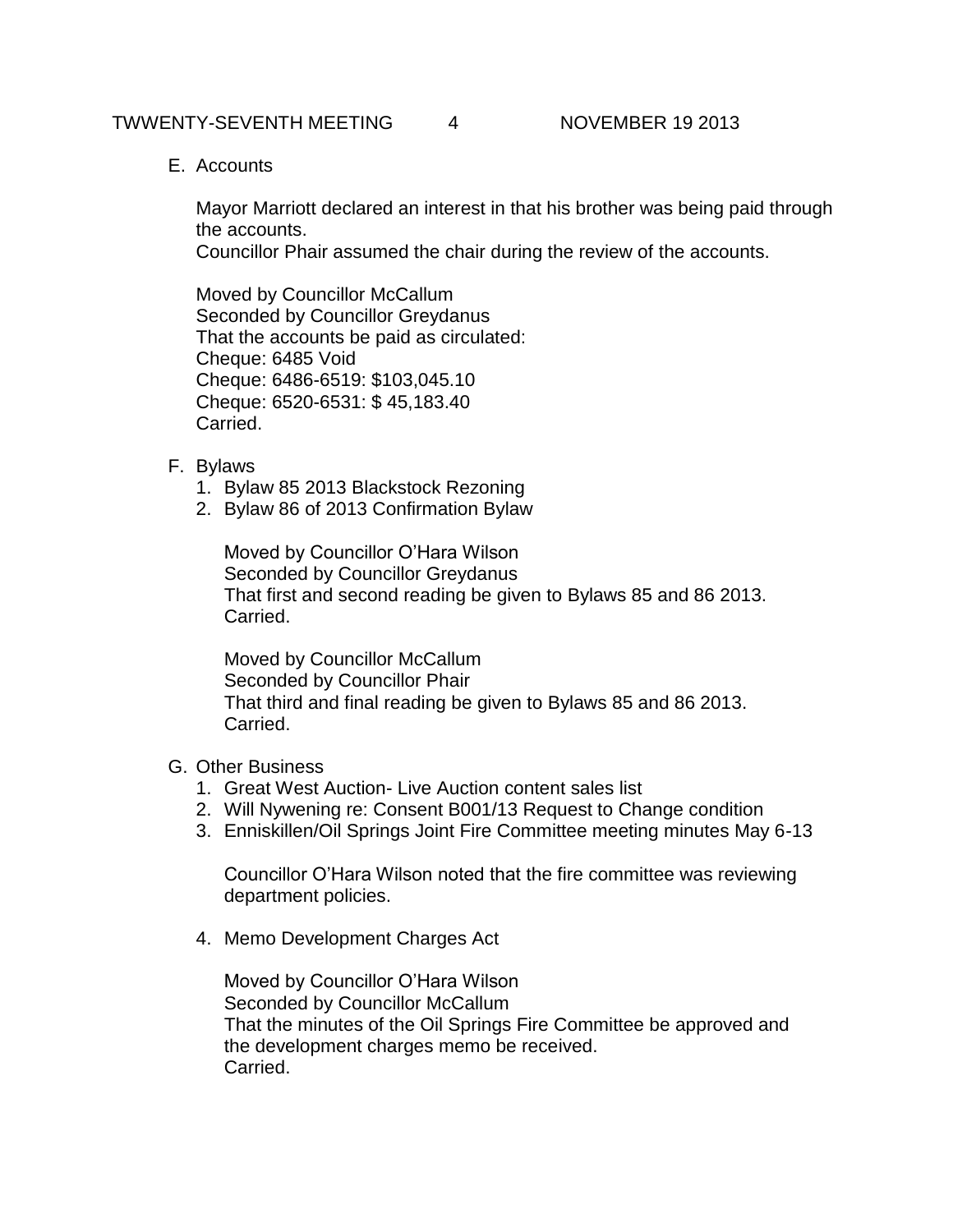#### TWENTY-SEVENTH MEETING 5 NOVEMBER 19 2013

5. Memo Road Side trapping permission

A discussion took place in regards to meeting with local trappers and link permissions to removing beaver from local water courses.

6. Memo Council OPP Costing

It was noted that the information session hosted by the Ontario Provincial Police did not provide clarity in regards to future costs. The police were looking for comments concerning the methodology to be used to allocate expenses.

7. OMPF Funding 2014

Changes had been announced in regards to the calculation of provincial transfer payments to municipalities. In the 2014 year there would be a reduction of \$142,500. This was in addition to the reduction in 2013 of \$53,500.

A discussion took place concerning how to respond to the policy change.

H. In camera Meeting

An in camera meeting held under the provisions of Section 239 2 (e) of the Municipal Act to consider a matter of litigation or potential litigation affecting the municipality.

Moved by Councillor O'Hara Wilson Seconded by Councillor Greydanus That the Council meeting move in camera under the provisions of Section 239 2 (e) of the Municipal Act to consider a matter of litigation or potential litigation affecting the municipality. Carried.

Moved by Councillor Greydanus Seconded by Councillor Phair That the in camera meeting be adjourned and the meeting of Council be reopened. Carried.

Mayor Marriott reported that the Council had accepted staff recommendations to proceed with the enforcement of the Cleaning of Yard Bylaw and the Building bylaw in regards to two properties.